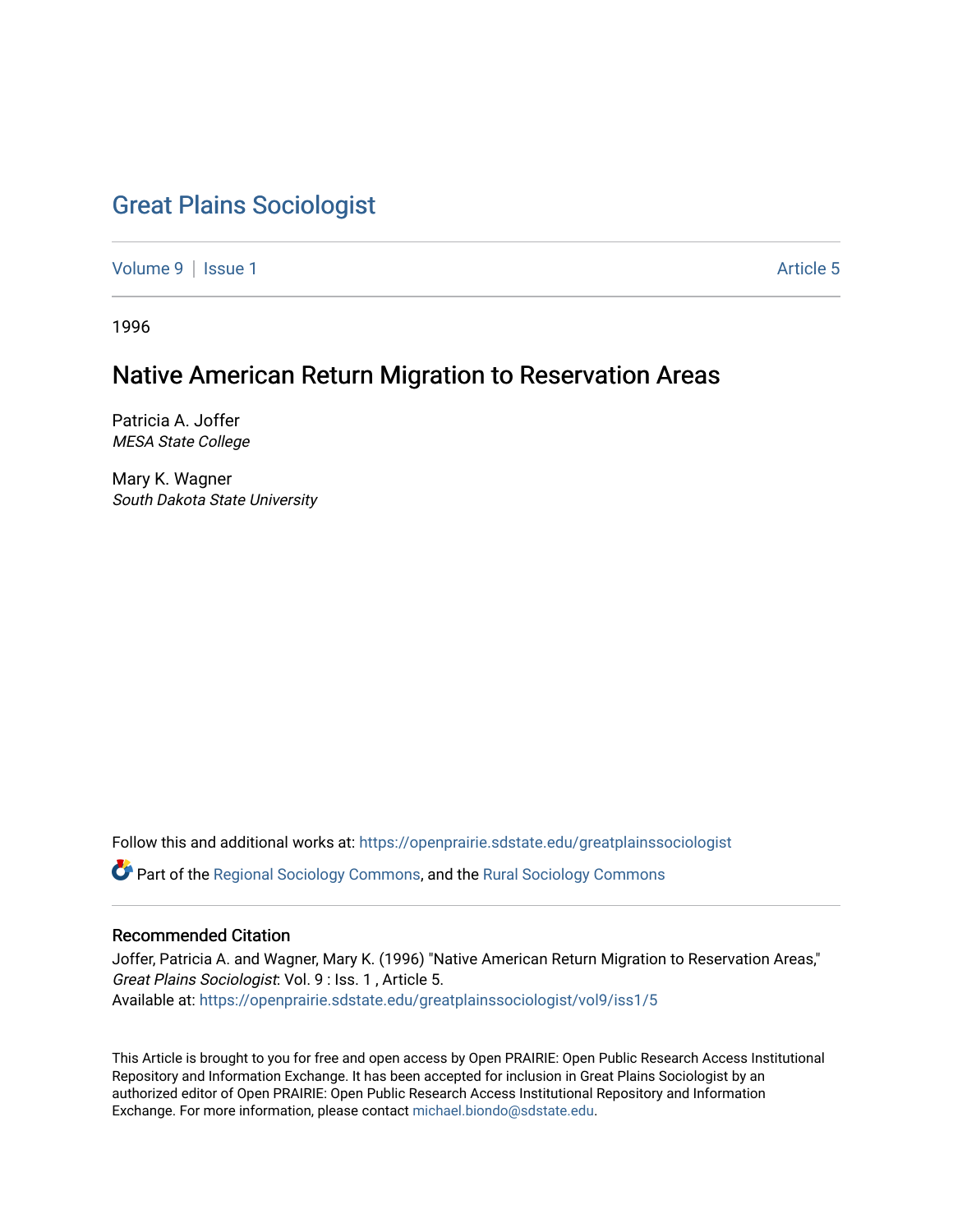Joffer and Wagner: Native American Return Migration to Reservation Areas

# NATIVE AMERICAN RETURN MIGRATION TO RESERVATION AREAS

Patricia A. Joffer MESA State College

Mary K. Wagner South Dakota State University

# Abstract

This research investigates the question, using qualitative methodology, why Native Americans return to reservation areas in South Dakota after living elsewhere. Rational choice theory helps explain this return migration more successfully than other orientations. Interviews were conducted with 36 return migrants using a key informant and snowball sampling techniques.

Native Americans<sup>1</sup> maintain a history of migration in the United States (Snipp, 1989). More than 22 percent of the total Native American population and over 13 percent of the Native American population on reservation areas in South Dakota changed their countyof residence between 1985 and 1990 (U.S. Dept. of Commerce, 1993a; U.S. Dept. of Commerce, 1993b). Some of the movement included return migration. Why did Native Americans return to reservation areas in South Dakota? Why did they initially leave? These questions were answered using qualitative methodology and implementing rational choice theory as a perspective for helping to explain Native American return migration.

 $\mathbf{1}$ 

The term Native American will be used throughout this paper to denote persons who self-identify as American Indian, Eskimo, or Aleut.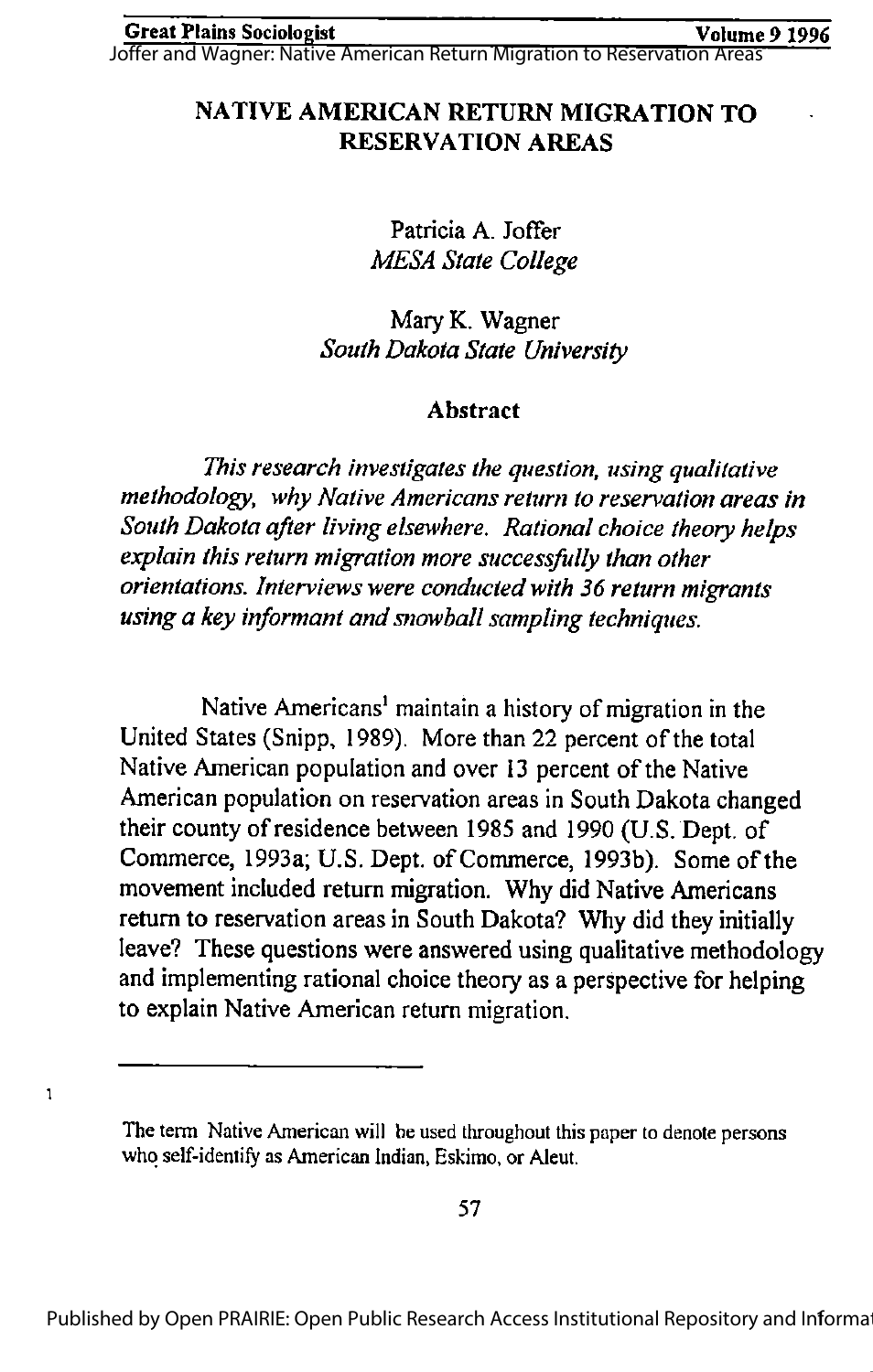# Great **MITG RATTON LITERATTRE**Art. 5

Migration is broadly defined as a permanent or semipermanent change of residence, which involves the movement of population from one clearly defined geographical location to another (Lee, 1966; Mangalam and Schwarzweller, 1975; Shryock and Siegel, 1973). Migration explanations vary in that structural variables, in particular economic factors, are presumed to operate as push-pull mechanisms (Beshers and Nishiura, 1960; Cadwallader, 1992; Lee, 1967; Massey, 1988; Ravenstein, 1885). Noneconomic variables such as duration of residence (Morrison, 1967), family ties (Uhlenberg, 1973), educational attainment (DaVanzo and Morrison, 1982), community or residential satisfaction (Heaton, Fredrickson, Fuguitt and Zuiches, 1979) and perceived physical or psychological deprivations (Mangalam, et al., 1975) are also associated with migration.

Population movement from one specific location to another also has been studied. In the late 1970s and the 1980s, much attention focused on turnaround migration, the movement of people from urban, metropolitan or nonmetropolitan areas to rural or nonmetropolitan areas (Adamchak, 1987; Schwarzweller, 1979). In addition, there has been some study of migration streams involving people returning home (Campbell and Johnson, 1976; DaVanzo, et al., 1982; White, 1983).

A number of factors are associated with return migration. Economic considerations often are cited; however, DaVanzo, et al. (1982) introduced the concept of location-specific capital (the presence of family, property, and experiences) to explain return migration. DaVanzo, et al., hypothesized that when people move, they will tend to favor a place where they lived before because the migrant has location-specific capital there. Pertaining specifically to Native American return migration, Brinker and Taylor (1974) found that economic reasons for returning were the number one reason given for returning, while

personal reasons were second.

Graves (1966), seeking to explain why Native Americans initially left reservations, suggested that the decision to leave the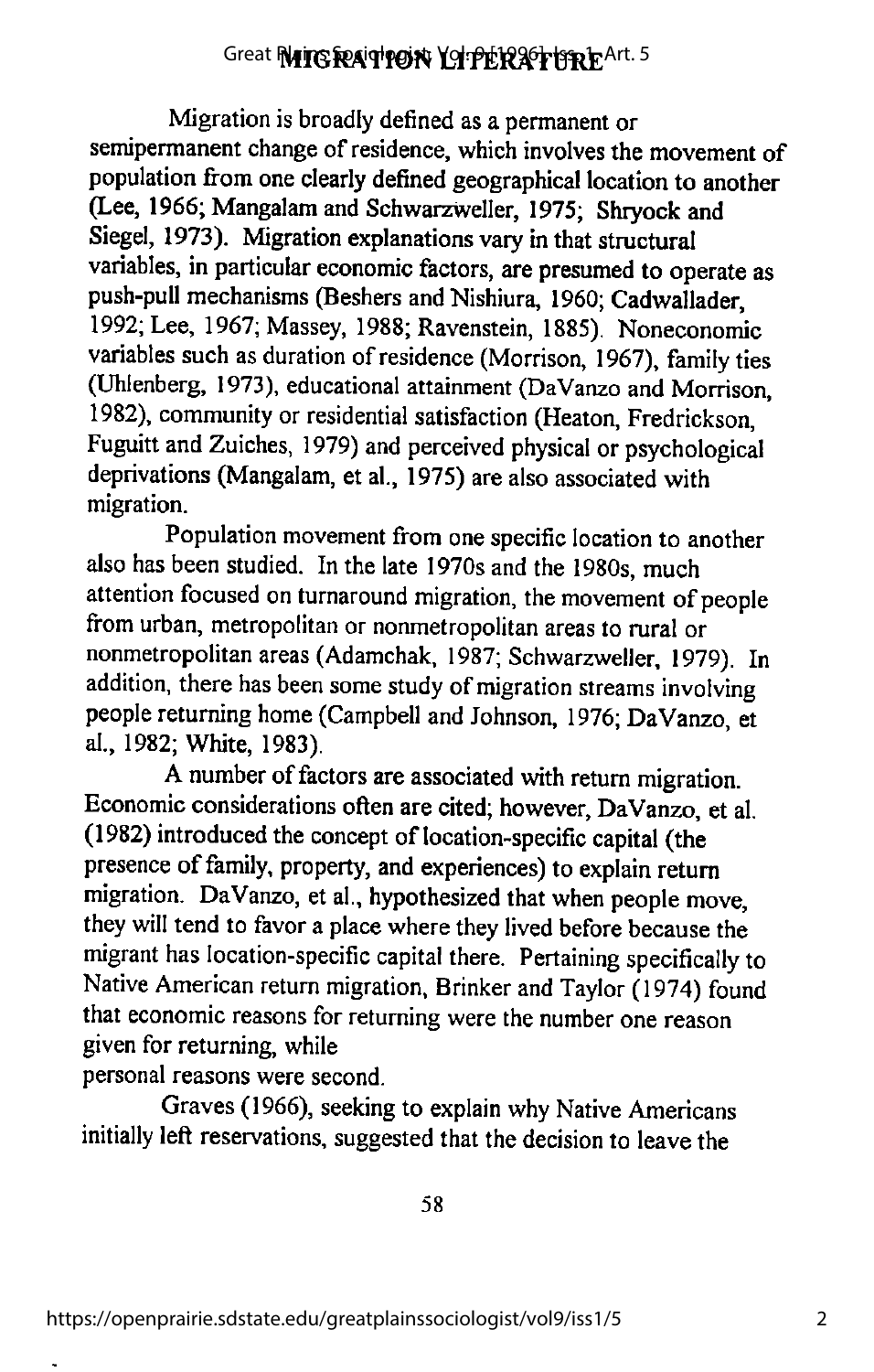reservation reflected economic limitations which existed on Jetfer vatiYagner hipp (1989) ide hitren Migration to Phigher tenucational institutions or economic advancement as compelling people to leave. He also found that entry into the labor force was the most common reason for leaving.

# THEORETICAL FRAMEWORK

Endemic to the migration and return migration explanations are push-pull factors, which denote that people move because factors push them from an area or factors attract them to an area (Lee, 1996; Weeks, 1992). There are problems, however, associated with this perspective. Weeks (1992) suggests that the concept of push-pull is simplistic in that the reasoning is analogous to a cost-benefit approach where the individual weighs the cost of relocating against the benefits to be gained at the destination area. He contends that the decision to move is dependent on a more complicated set of circumstances.

This paper suggests that through analysis of an individual's hierarchy of preferences, information, opportunity costs and institutional constraints, and an aggregation mechanism, Native American return migration canbe understood. These factors may help explain why earlier circumstances which either pushed migrants from reservation areas, or pulled them to nonreservation areas, now prompt their return to those reservation areas. A family of theories taking a micro-macro approach includes such factors. These theories can be subsumed under the category of rational choice (Coleman, 1990; Friedman and Hechter, 1988; Hechter, 1989).

Friedman and Hechter (1988:201-204) offer an overview of rational choice theory assumptions:

1. The behavior of actors is deliberate and rational. Actors act in accordance with an individualistic set of hierarchically arranged preferences to attain a prespecified end or goal.

2. Actors have sufficient information to make choices among alternative courses of action.

3. There are two types of constraints which limit action. One constraint originates from a lack of or scarcity of resources and is referred to as opportunity costs, in that actors have differential access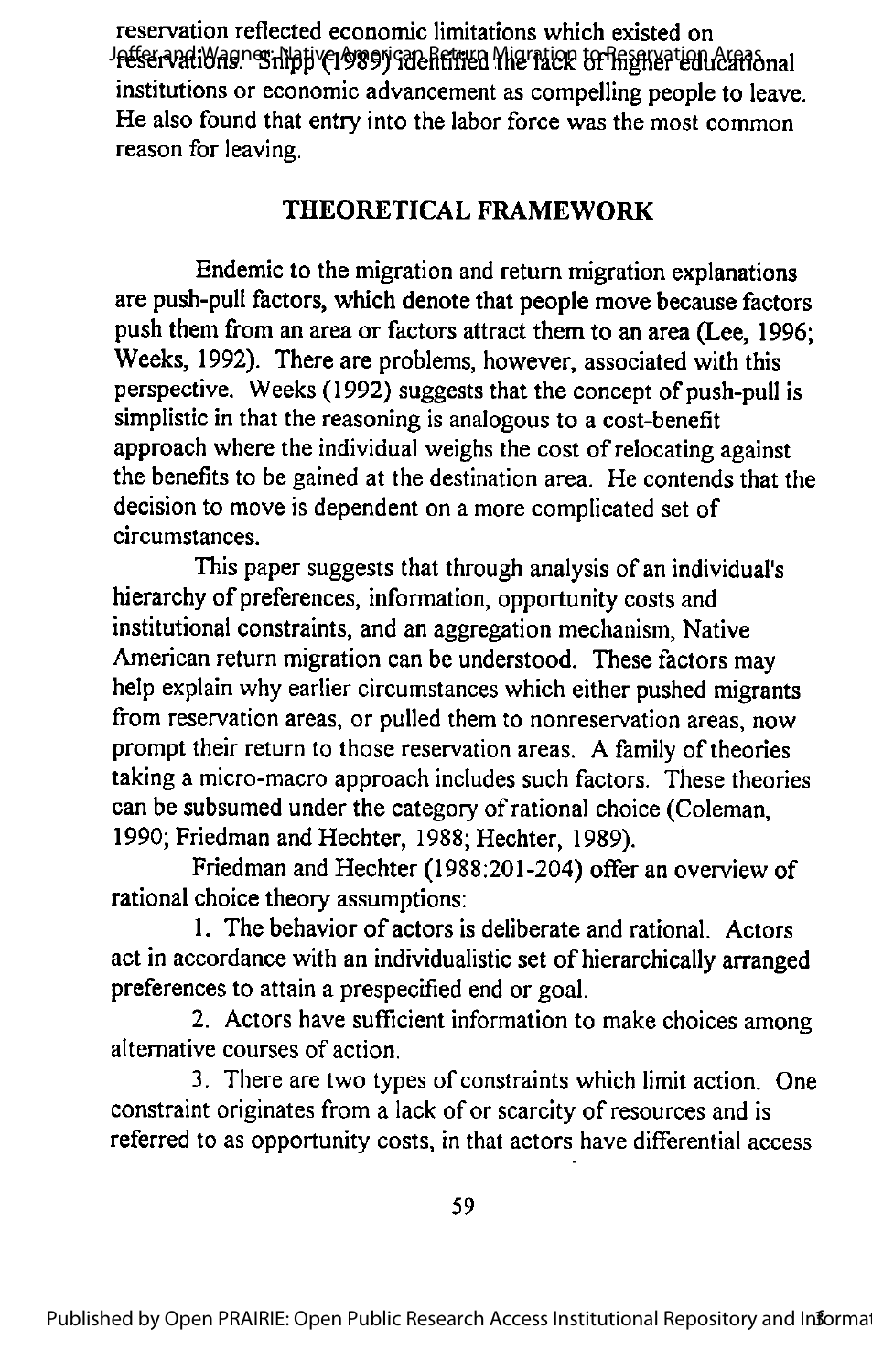to and possession of resources. The second type of constraint originates from social institutions and takes the form of laws, rules and policies which restrict feasible courses of action and affect social outcomes.

4. There exists an aggregation mechanism through which separate individual actions are combined to produce the social outcome. In a market economy, the aggregation mechanism is assumed to be the economy. It is assumed that actors have similar preference orderings over choices.

This study can be seen as an exploratory study, applying the assumptions ofrational choice theory and the push-pull perspective to Native American return migration.

### METHODOLOGY

Interviews were conducted with 36 return migrants over a four-month period. A sample of participants was selected using a combination of key informant (Cerase, 1974; Taietz, 1987) and snowball sampling techniques. Because these techniques were used, the resulting sample can be considered a convenience sample (Fraenkal and Wallen, 1990).

To be a participant in this study, the individual had to be a return migrant, self-identify as a Native American and presently reside on or near a BIA designated reservation area or trust lands. The individual also must have been born or raised on or in close proximity to the BIA designated reservation area or trust land where he/she currently resides.

Return migration was conceived of in this study as the voluntary movement of an adult individual who self-identified as Native American, to his/her place of birth or where the individual was raised, with the intention of residing either permanently or semipermanently.

Three sets of factors were suggested to precede or relate to Native American return migration. These factors were identified in the migration and return literature and were economic, environmental and social considerations. Economic factors included employment opportunities and financial considerations. Environmental factors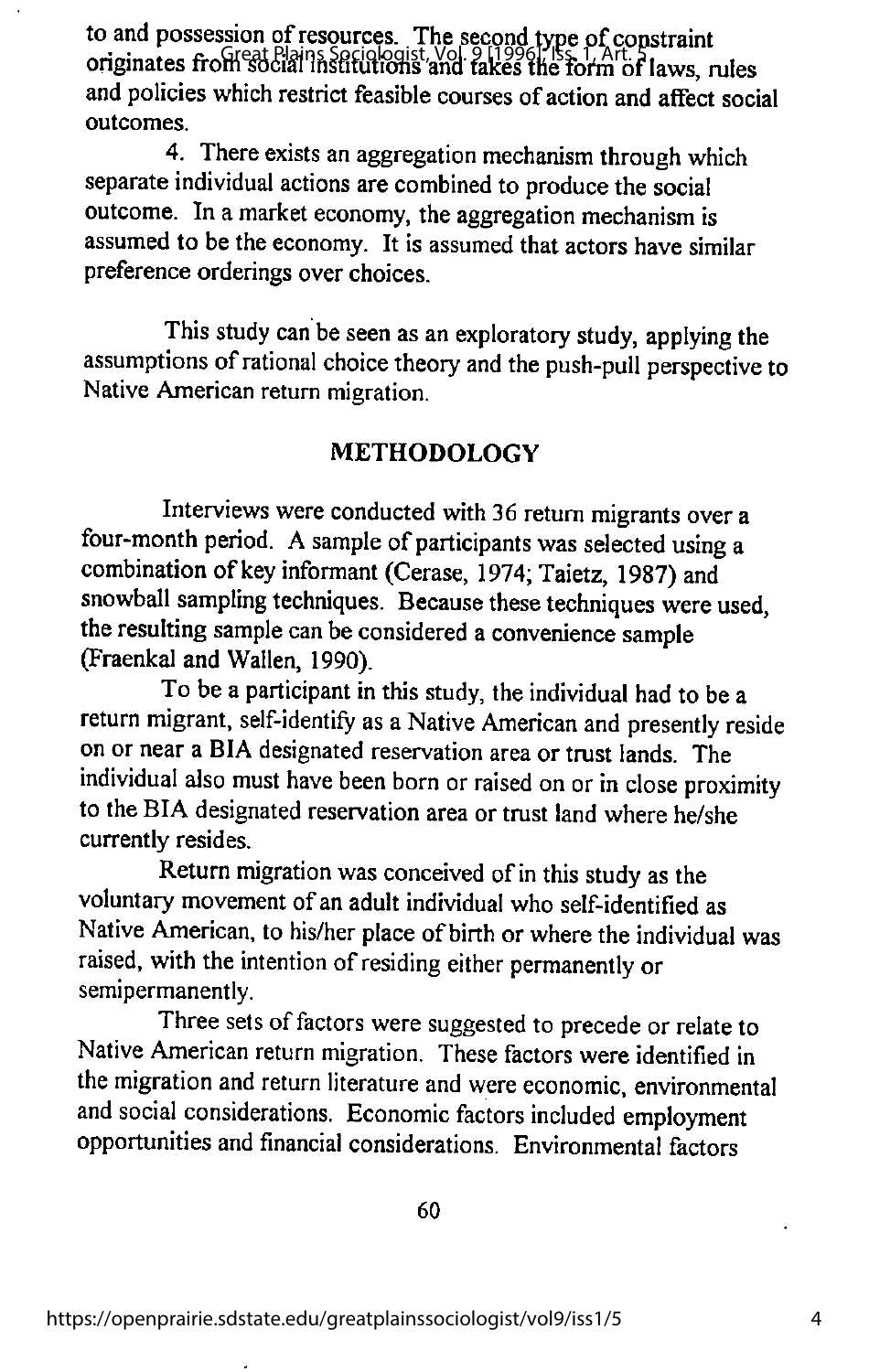included adverse housing conditions and residential overcrowding. Joffer and Wagner: Native American Return Migration to Reservation Areas Social factors were community integration, family ties and retirement. Interviews utilizing a guide were conducted on or near six BIA designated reservations in South Dakota. The guide took a semi-standardized (Berg, 1989) format in that predetermined questions were used and asked of all participants where suitable, but additional questions and probes, appropriate to the situation were added when pertinent. The guide contained 31 open-ended questions and was divided into four parts: demographic characteristics; reasons why Native Americans left the reservation; satisfaction with initial migration and integration inthe destination area; andwhy the individual returned to the reservation. Data from 36 interviews were used in the final analysis.

#### FINDINGS

The majority of participants in this study were born or spent most of their formative years on a reservation in South Dakota. More than half of the respondents were female; this corresponds to the sex composition of reservation residents. The median age of participants at the time of the interview was 56.5 years. The majority of participants at the time of the interview were married and almost all of the respondents had a high school education or more. All of the participants who were in the labor force were employed at the time of the interview, and the majority of those were employed in white collar occupations. The participants in this study generally surpassed other reservation residents in educational and occupational attainment. This, however, is not surprising in that migration is selective rather than random in a population. Additionally, many participants indicated that they had initially left the reservations to gain such human capital.

Most of the participants returned to the reservation between 1975 and 1979 after having lived off the reservation an average of 21.8 years. The majority of participants left the reservation when theywere between the ages of 15 and 19. The average age a return was 45.6 years.

Earlier literature pertaining to return migration indicates that there is a strong attachment to or identification with the place the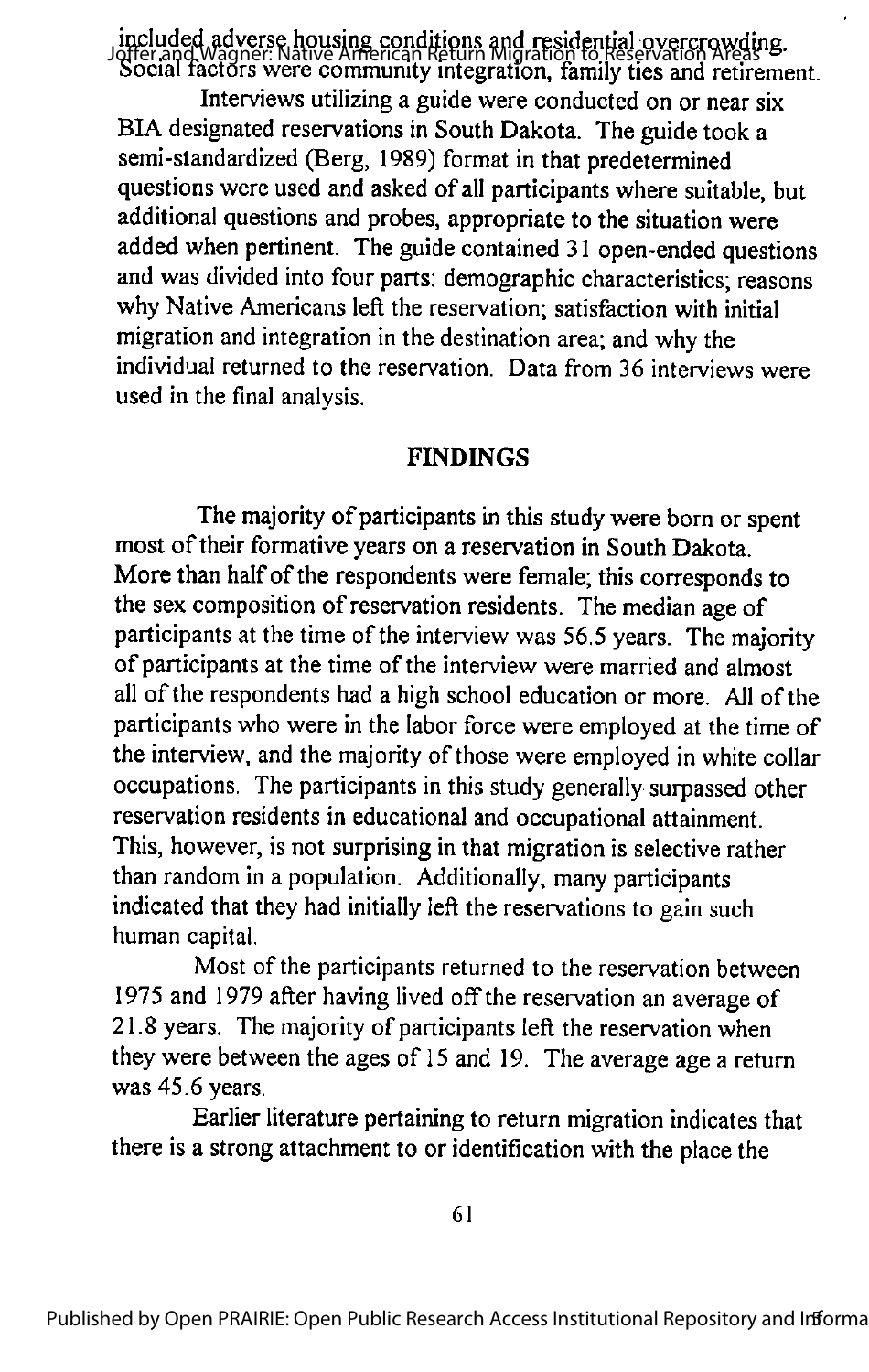return migrant refers to as home (Cuba and Hummon, 1993). This is true for this sample of return migrants. Thirty-three (91.7%) individuals indicated that home was on a reservation or trust land in South Dakota. When asked what made the reservation home, 58 responses were given by the 36 participants. The responses are depicted in Table 1.

|                    | 1 S T | 2ND. |   | 3RD TOTAL | <b>PERCENT</b> |
|--------------------|-------|------|---|-----------|----------------|
| <b>INDICATOR</b>   |       |      |   |           |                |
| Family/Friends 13  |       |      | 3 | 23        | 39.7%          |
| <b>Born Raised</b> | 11    | 3    | O | 14        | 24.1%          |
| Own Land/Home 4    |       | 3    |   | 8         | 13.8%          |
| Where I Live       | 4     |      | O | 5         | 8.6%           |
| <b>Native Ams</b>  |       | ٦    | O | 4         | 6.9%           |
| Lifestyle          | 2     |      | O | 3         | 5.2%           |
| Same Situation     |       |      |   |           | 1.7%           |
| Total              | 36    | 18   |   | 58        | 100%           |

## Table 1; Concept of Home. n=58

Twenty-three (39.7%) respondents indicated that the presence of family and/or friends is what constituted home. To describe home, an elderly woman state:

"You know...home is where your heart is. And especially to the Indian people, when your family connections are so strong and so far fetched, the extended family, your aunts, uncles and cousins and even when your aunts and uncles are your other parents in our way of thinking."

Fourteen (24.1%)f persons said that home was where they were bom or raised. An elderly man remarked:

"Well, I would say I think your experience makes it home. Learning to swim in the creek down the road, whatever kind of an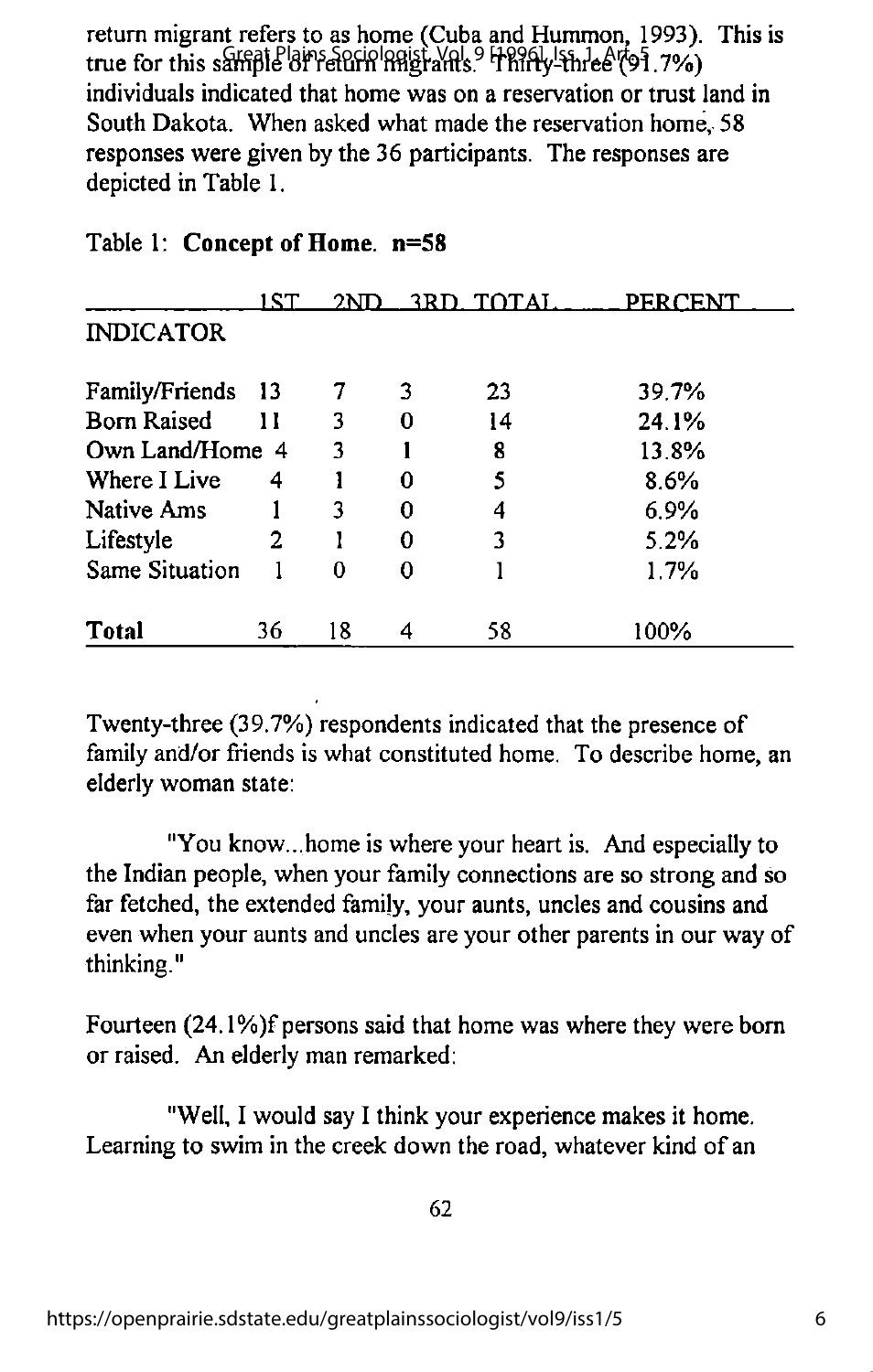emotional attachment you have to the damn dirty creek. But I would Joffer and Wagner: Native American Return Migration to Reservation Areas<br>Josay the experiences we had makes it a home...where we used to fight and fish. We sued to be able to hunt and fish wherever we wanted without a license. If the game warden got too close, we hid from him. We had that."

Given the identification with the reservation as home, participants were then asked why they left the reservation. A total of 48 responses were given by the 36 interviewees and are listed here.

|                       | 1ST | 2 <sub>N</sub> | TOTAL        | PERCENT* |
|-----------------------|-----|----------------|--------------|----------|
| <b>REASON</b>         |     |                |              |          |
| Economic              |     |                |              |          |
| Employment            | 15  | 5              | 20           | 41.7%    |
| Drafted Military      | 1   | 0              | l            | 2.1%     |
| Environmental         |     |                |              |          |
| Better conditions     | 0   | $\overline{2}$ | 2            | 4.2%     |
| Social                |     |                |              |          |
| Schooling             | 10  | $\overline{2}$ | 12           | 25.0%    |
| Prejudice/            |     |                |              |          |
| Discrimination        |     | 0              | 1            | 2.1%     |
| Join family           | 0   | ı              | I            | 2.1%     |
| Forced off            |     | 0              |              | 2.1%     |
| <b>Emergent Theme</b> | 7   | $\overline{2}$ | 9            | 18.8%    |
| Religious Calling     |     | 0              | $\mathbf{l}$ | 2.1%     |
| <b>Total</b>          | 36  | 12             | 48           | 100%     |

#### Table 2; Reasons for Leaving the Reservation. n=48

Does not equal 100 due to rounding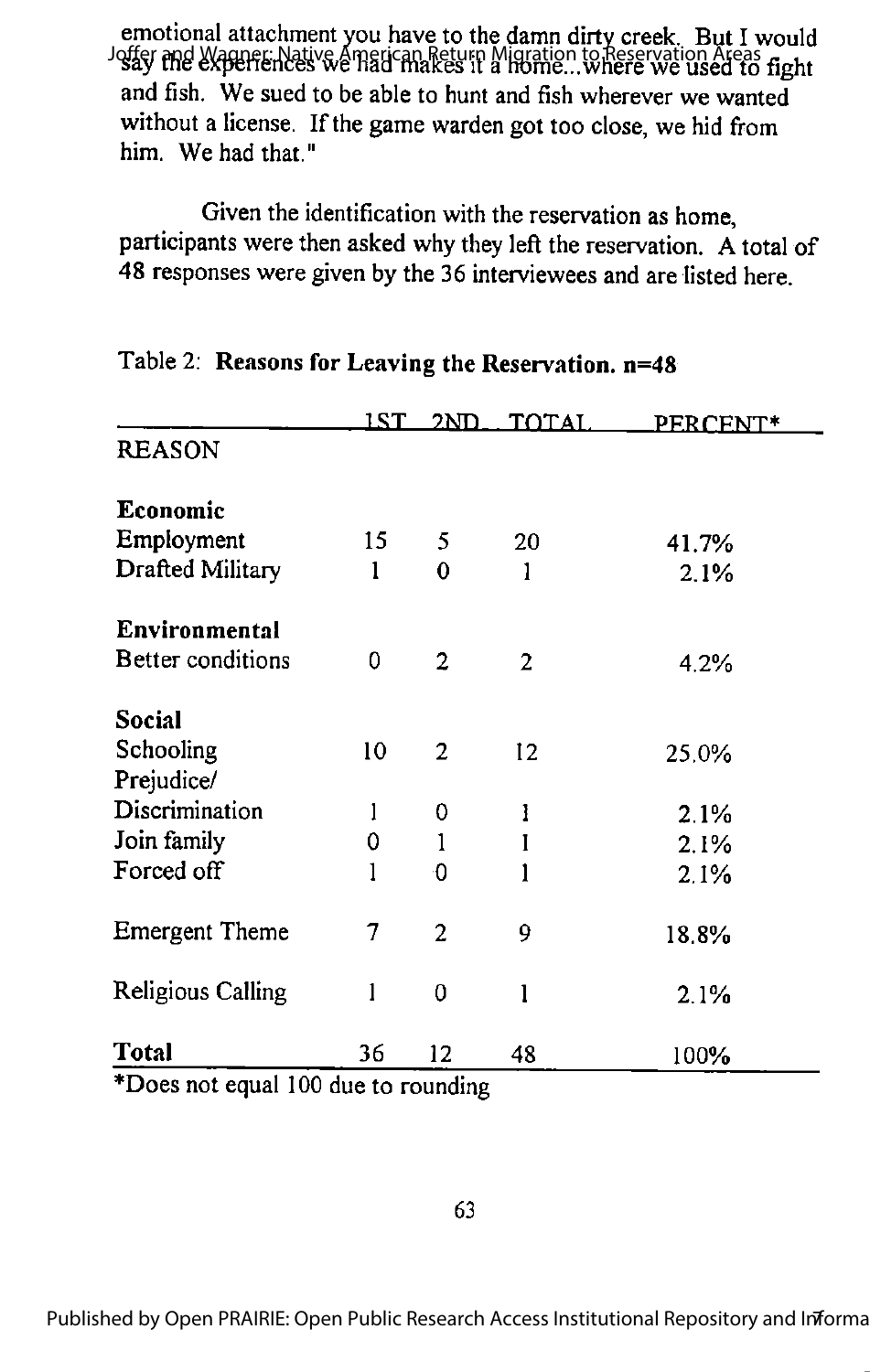The number one reason given for leaving the reservation was economic, in <del>paritelliars rociologist, Yol. 9 1996</del>, As man who left for economic reasons said, "Of course it was the wages...;" and a woman who left the area with her husband stated, "I got married...and there was no work for him here."

The second most often given reason for leaving the reservation was social. To receivean education, to escape prejudice/discrimination or join family or friends were reasons given for leaving. A man who left the reservation to attend school said:

"At that time there was nothing. The only thing that was on the reservation was to work for the BIA or go into the service. I couldn't go to college because I didn't have anymoney so I signed up for the Navy. And the principal at the time said to go to school. I used to play basketball, he said I'll get you a scholarship and you'll go to school. So he got me a scholarship...! think that we were almost just forced to get out of the reservation."

Nine persons (18.8%) indicated that curiosityabout the world, wanderlust, the desire to learn new things, experience life and the idea that the city would be more exciting were reasons given for leaving. Because these factors were not identified in the migration and return migration literature, they were coded as an emergent theme. A skilled laborer said:

"I worked for the government on the reservation and I was doing heavy duty mechanical work, but I wasn't happy...! wanted to venture out, explore the working conditions. What I really wanted to do was to learn different things. Something that I wouldn't learn here on the reservation."

In the destination area, 29 of the participants were members of the labor force. All of these individuals were employed. The majority were employed in the managerial/professional (31%) or technical, sales and administrative support (37.9%) occupations. These were the positions they held prior to their return to the reservation. Pertaining to satisfaction with the destination area, one (2%) individual disliked everything, while the remaining participants said they liked the physical environment (38%), social environment (32%), economic climate (26%) and one individual liked everything (2%).

Since most of the participants apparently seemed satisfied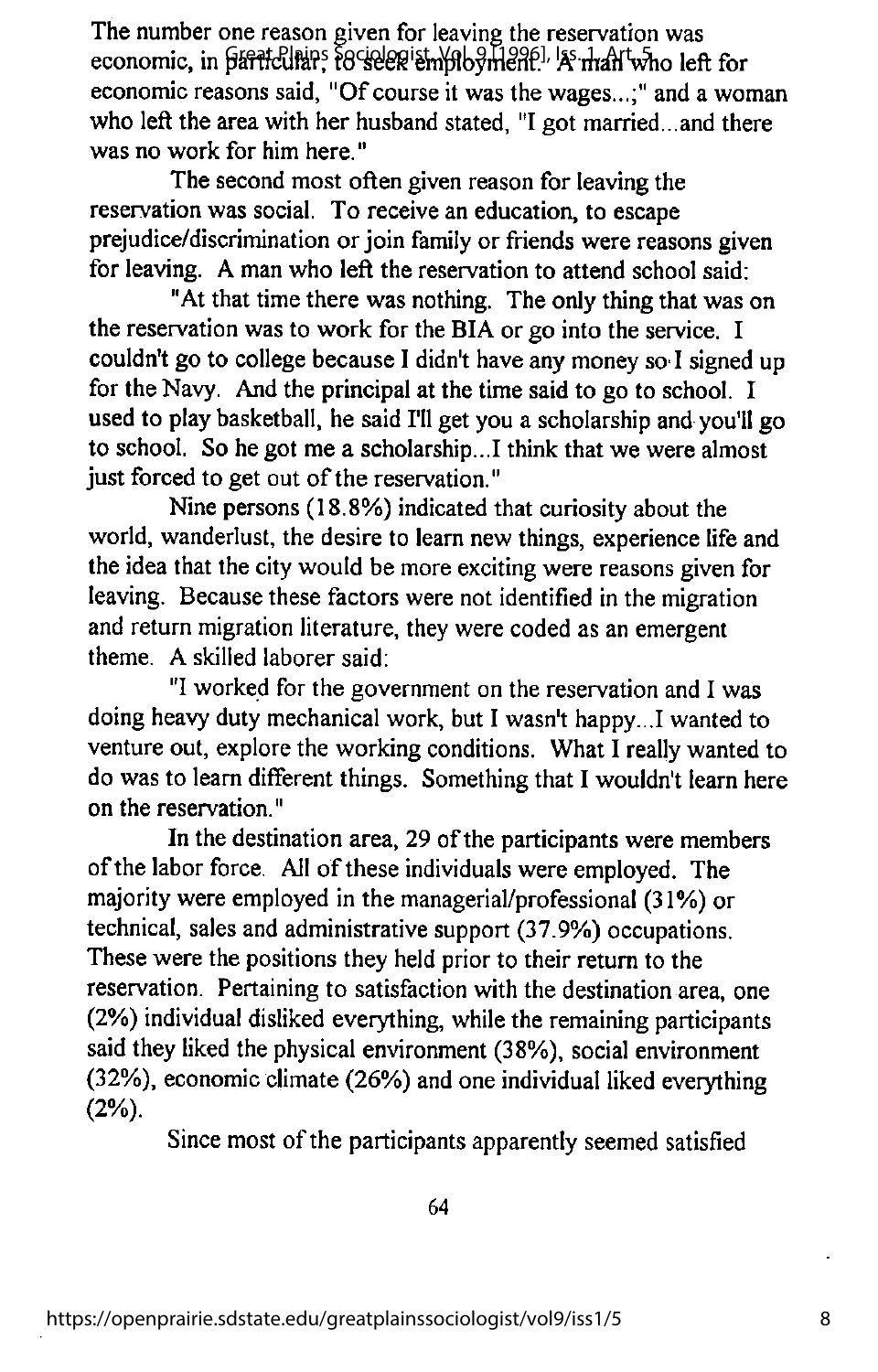# with their life in the destination area, they were asked, "why did you Joffer and Wagner: Native American Return Migration to Reservation Areas<br>The 37 answers. The 36 participants gave 81 answers. The results are depicted in Table 3.

|                           | 1ST            | 2ND            | 3RD.           |    | TOTAL PERCENT* |
|---------------------------|----------------|----------------|----------------|----|----------------|
| <b>INDICATOR</b>          |                |                |                |    |                |
| Economic                  |                |                |                |    |                |
| Job                       | 11             | $\overline{2}$ | 0              | 13 | 16.0%          |
| Cost of Living            | 1              | I              | $\overline{2}$ | 4  | 4.9%           |
| Own Property              | 0              | 0              | I              | ı  | 1.2%           |
| <b>Environment</b>        |                |                |                |    |                |
| Social                    | 3              | 3              | 3              | 9  | 11.1%          |
| Social                    |                |                |                |    |                |
| Family                    | 6              | 12             | 5              | 23 | 28.5%          |
| <b>Cultural Practices</b> | $\overline{2}$ | $\overline{2}$ | 0              | 4  | 4.9%           |
| <b>Better Community</b>   | 3              | 1              | 2              | 6  | 7.4%           |
| Retirement                | 1              |                | 0              | 3  | 3.7%           |
| Education                 | 3              | 1              | 0              | 4  | 4.9%           |
| Break-up                  | 3              |                | 0              | 4  | 4.9%           |
| <b>Emergent Theme</b>     |                |                |                |    |                |
| Native American           |                |                |                |    |                |
| Identity                  | $\overline{2}$ | 5              | 3              | 10 | 12.3%          |
| Total                     | 36             | 29             | 16             | 81 | 100%           |

## Table 3: Reasons for Returning to Reservation Area. n=81

 $\ddot{\phantom{1}}$ 

\*Does not total 100 due to rounding

Over 54.3% of all responses were social reasons for returning. Some returnees indicated that the family required some form of help from the participant. For example, a woman and her family returned because her mother needed help raising the children of a relative. She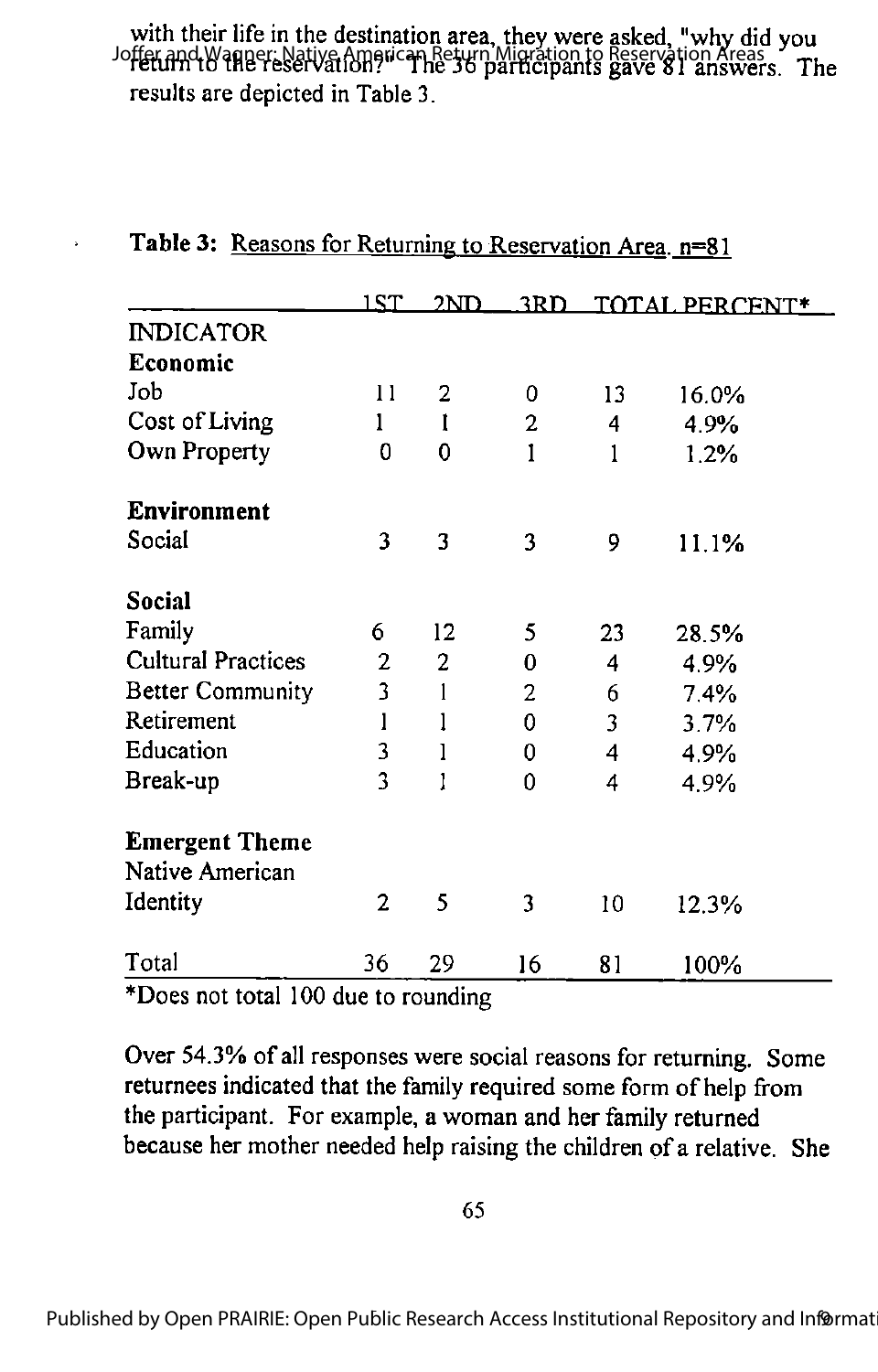stated:

"And Steat Plains Sociologist, Vol. 9 [1996], Iss. 1, Art. 5<br>"And Steat Plains Sociologist, Vol. 9 [1996], So we gave notices at our jobs, two weeks notice, got ready and moved. We didn't think it through, we just, they need help so we came back."

Not all returnees came back to fulfill family obligations. Some returned to join family who lived on the reservation. For example, an elderly woman who returned said:

"Like I said, my roots are here. My children all moved back here. My sister lived here, I had two sisters living here at that time and some brothers. I had three brothers living here. And that's why I returned, this is home."

Economic considerations were the second most frequently given category of responses. One man returned because "I had a good job lined up and I"d come home." Another man stated: "I was always trying to come back this way and the job opened so I took it." A man who followed his wife back reported:

"We'd always come back for our annual pow wows here. Then she (spouse) found out about a job opening and she applied for it. I wasn't really too sure. I hated to leave a job and come back where there wasn't a job guaranteed for me to get a job."

The third most often given response had to do with the emergent theme. Finding or reestablishing their Native American identity for themselves or for their children was a reason for returning. A man who returned to the reservation wanted his children to learn their heritage. He stated:

"...Because growing up I never really had, I wasn't involved culturally, liked with Native American religion or cultural events or things like that. I don't speak my language and so I wanted my children, because I'm very proud of my heritage, where I grew up and the culture that is here that I wanted to give my children an opportunity to have what I didn't have. And so coming here would provide that for us."

Participants were asked if they experienced problems when they returned to the reservation. Prejudice/discrimination was not experienced by the majority of returnees. However, for those who did encounter discrimination and prejudicial feelings, they experienced it from other Native Americans.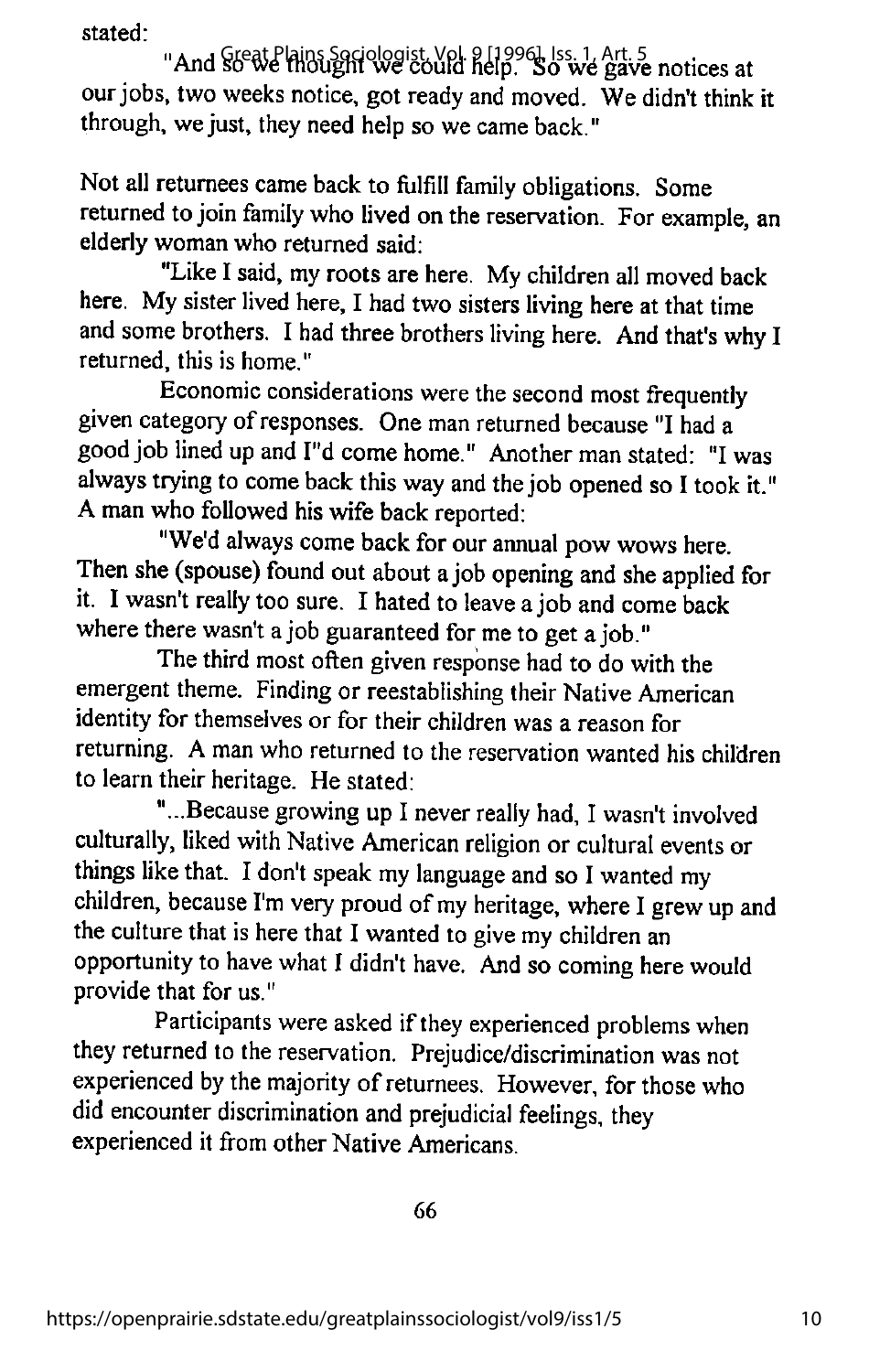The findings of this study are generally supportive of rational Joffer and Wagner: Native American Return Migration fo Reservation Areas. deliberate and rational decision, both when they left the reservation for education and/or employment, and when they returned for social and especially family considerations. Second, participants gave evidence of possessing information which facilitated their relocation from the reservation, and their later return to the reservation. Third, participants demonstrated awareness of constraints in terms of limited opportunities which initially led them from the reservation, and family obligations which later led many of them back to the reservation. Fourth, and finally, the findings of this study suggest that the aggregation mechanism which contributes to the social outcome of return migration from Native Americans is cultural in nature, including a Native America sense of and commitment to family and Native American identity.

## Discussion and Conclusions

The findings of this research suggest that the factors that lead migrants away from the area of origin are not the same as what leads them back. The reasons why Native American initially migrated centered around the achievement of extrinsic rewards such as gainful employment and educational attainment. The reasons for return concerned intrinsic rewards such as the desire to be near family. As a result, it is probably misleading to consider migration and return migration as the same phenomenon since migrants and return migrants apparently do not respond to the same pushes and pulls.

Rational choice theory, using the assumptions of preference hierarchy, information, opportunity and institutional costs, and an aggregation mechanism, prove useful in helping to explain these findings.

The first assumption is that the behavior of individuals is deliberate and rational, at least from the point of view of the actor (Cadwallader, 1992; Coleman, 1990; Friedman and Hechter, 1988). The findings of this research support this assumption in that the reasons most often given for leaving the reservation pertained to gaining an education and/or employment considerations. The employment and educational opportunities on the reservations at the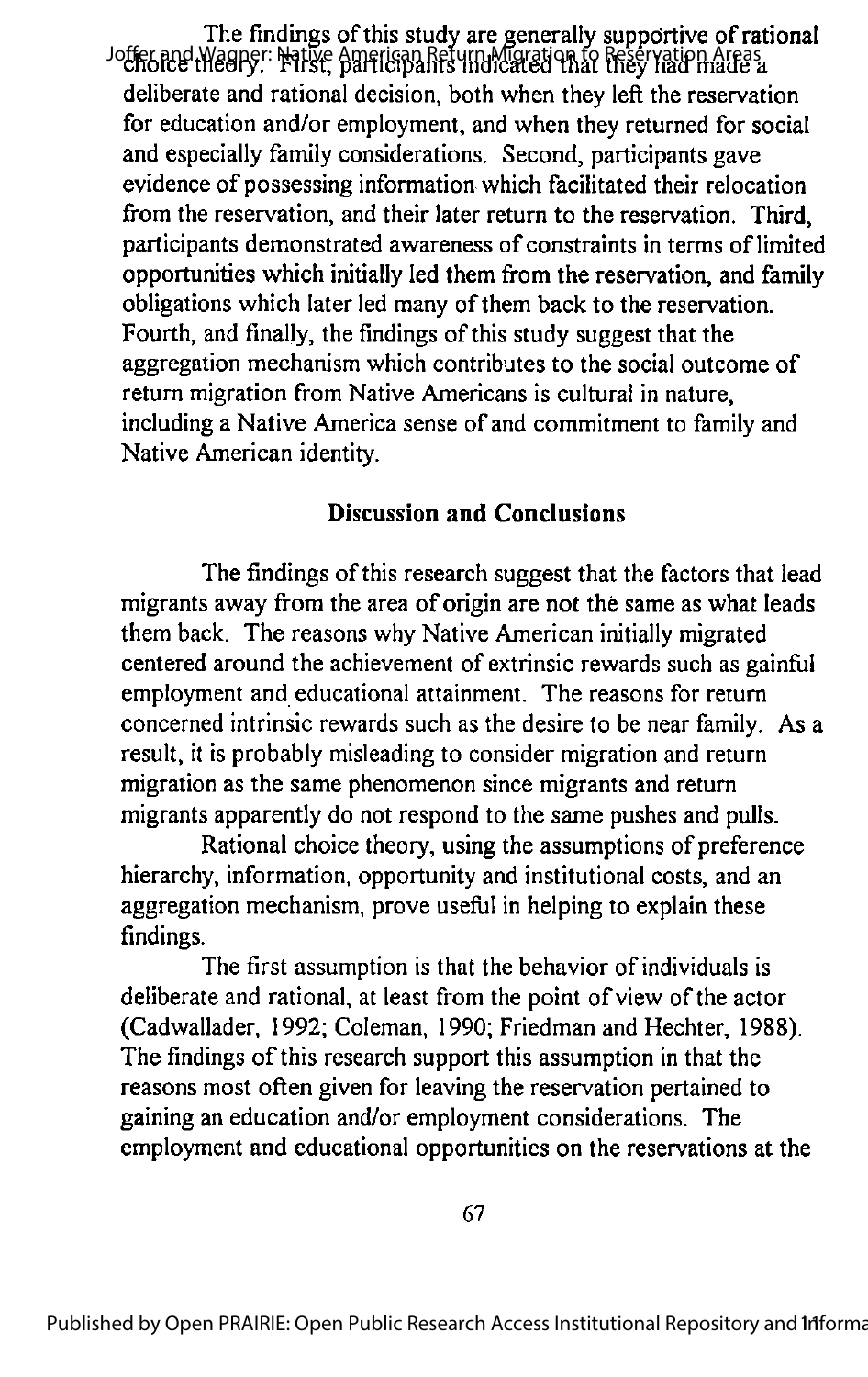time participants in this research left were limited.

In contrast, Hie reasiehs stated H139 61ten for returning pertained to social considerations. In particular, the participants wanted to return because of the presence of family on the reservation. The family is a pre-eminent institution in Native American culture and is the foundation of social organization (Yellowbird and Snipp, 1994). The family is also the primary source of support, identity and respect (Maynard and Twiss, 1970). This assumption takes into consideration hierarchical preferences from which the actor chooses what course of action will be taken. Concerning leaving the reservation, the participants apparently chose extrinsic rewards over intrinsic, while in returning, the actors chose intrinsic rewards.

The second assumption that rational choice theorists make is that actors have sufficient information to make choices among alternative courses of action (Friedman and Hechter, 1988). The findings of this research support this assumption in that the Native Americans in this study who left on relocation had some knowledge of the destination area. Some participants joined family or had friends in the destination area. And they were not isolated from the effects of radio, television, and gossip concerning what it would be like to live off the reservation. Therefore, the participants in this study had some knowledge about the destination area, even though the information might have been incomplete.

The third assumption that rational choice theorists make concerns two types of constraints which affect behavior (Freidman and Hechter, 1988). The first constraint concerns opportunity costs that limit the behavior of individual actors or groups of actors sharing similar characteristics. Since the participants in this study had limited access to employment and educational opportunities, they had to leave the reservation to search of these opportunities.

The second constraint is institutional, and takes the form of laws, rules, and policies that limit courses of action. The findings of this research support this assumption in that family obligations limited their behavior and had an influence on their return decision.

The final assumption of rational choice theory concerns the aggregation mechanism that combines individual actions into one social outcome (Friedman and Hechter, 1988). Concerning Native American return migration, the findings of this research indicate that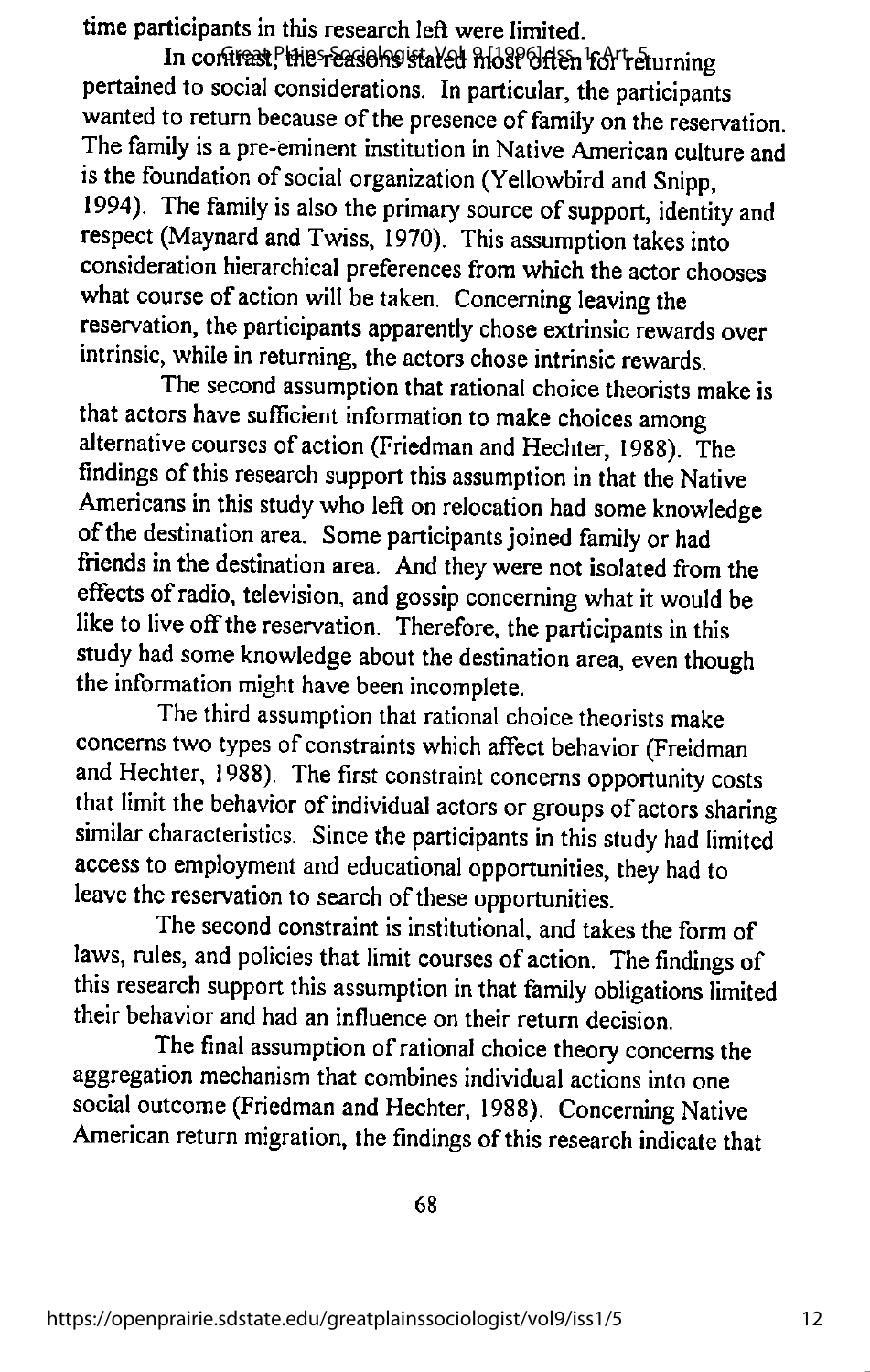the economy is not the foremost reason for Native American return as Joffer aggregation Native American Return Migration to Reservation Areas as possibly the sense of family obligations, a desire to be with family, and/or reestablishing their Native American identity -- important aspects of Native American culture -- that drew people back.

#### **REFERENCES**

- Adamchak, Donald J. 1987. "Further Evidence on Economic and Noneconomic Reasons for Turnaround Migration." Rural Sociology. 52(1): 108-118.
- Berg, Bruce L. 1989. *Qualitative Research Methods for the Social* Sciences. Boston: Allyn and Bacon.
- Beshers, James M. and Eleanor N. Nishiurs. 1960. "A Theory of Internal Migration." Social Forces 39: 214-218.
- Brinker, Paul A. and Benjamin J. Taylor. 1974. "Southern Plains Indian Relocation Returnees." Human Organization 33(2): 139-146.
- Cadwallader, Martin. 1992. Migration and Residential Mobility: Macro and Micro Approaches. Madison: University of Wisconsin Press.
- Campbell, Rex R. and Daniel M. Johnson. 1976. "Propositions on Counterstream Migration." Rural Sociology 41(1): 127-145.
- Cerase, Francesco P. 1974. "Expectations and Realality: A Case Study of Return Migration From the United States to Southern Italy." The International Migration Review 8: 245-262.
- Coleman, James S. 1990. Foundation of Social Theory. Cambridge: Belknap Press.
- Cuba, Lee and David M. Hummon. 1993. "A Place to Call Home." The Sociological Quarterly. 34(1): 111-131.
- DaVanzo, Julie and Peter A. Morrison. 1982. Migration Sequences: Who Moves Back and Who Moves On? Santa Monica: Rand.
- Fraenkel, Jack R. and Norman E. Wallen. 1990. How to Design and Evaluate Research in Education. New York: McGraw-Hill.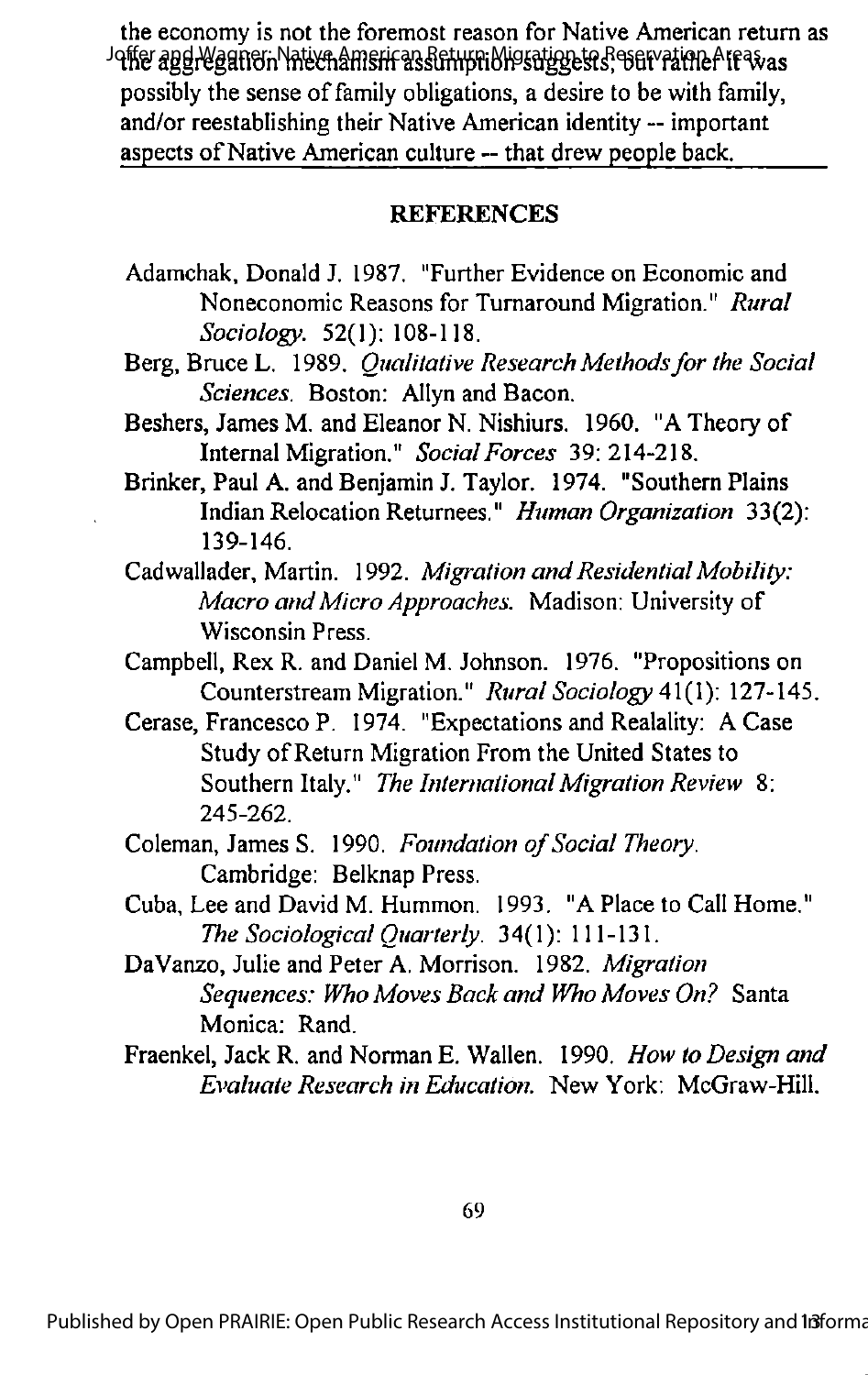- Friedman, Debra and Michael Hechter. 1988. "The Contribution of Rational Choice Theory to Macrosociological Research." Sociological Theory 6(2): 201-218.
- Graves, TheodoreD. 1966. "Alternative Models For The Study of Urban Migration." Human Organization 25(4): 295-299.
- Heaton, Tim; Carl Fredrickson; Glenn V. Fuguitt and James J. Zuiches. 1979. "Residential Preferences, Community Satisfaction, and the Intention To Move." Demography. 16(4): 565-573.
- Hechter, Michael. 1989. "Rational Choice Foundations of Social Order." Pp. 60-81 in Theory Building In Sociology: Assessing Theoretical Cumulation. Edited by Jonathan H. Turner. Newbury Park: Sage.
- Lee, Everett S. 1966. " A Theory of Migration." Demography 3(1): 45-57.
- 1967f. "Migration in Relation to Education, Intellect, and Social Structure." Pp. 203-211 in Population Studies: Selected Essays and Research. 2nd ed. edited by Kenneth C.W. Kammeyer. Chicago: Rand McNally.
- Mangalam, J.J. and Harry K. Schwarzweller. 1975. "Some Theoretical Guidelines Toward a Sociology of Migration." Pp. 173-187 in Population Studies: Selected Essays and Research. 2nd ed. edited by Kenneth C.W. Kammeyer. Chicago: Rand McNally.
- Massey, Douglas S. 1988. "Economic Development and International Migration in Comparative Perspective." Population and Development Review 14(3): 383-414.
- Maynard, Eileen and Gayla Twiss. 1970. That These People May Live. Washington D.C.: NEW Publication #HSM 72-508.
- Morrison, Peter A. 1967. "Duration of Residence and Prospective Migration: The Evaluation of a Stochastic Model." Demography 4(4): 553-561.
- Ravenstein, E.G. 1885. "The Laws of Migration." Journal of the Statistical Society 48: 165-227.
- Schwarzweller, Harry K. 1979. "Migration and the Changing Rural Scene." Rural Sociology 44(1): 7-23.